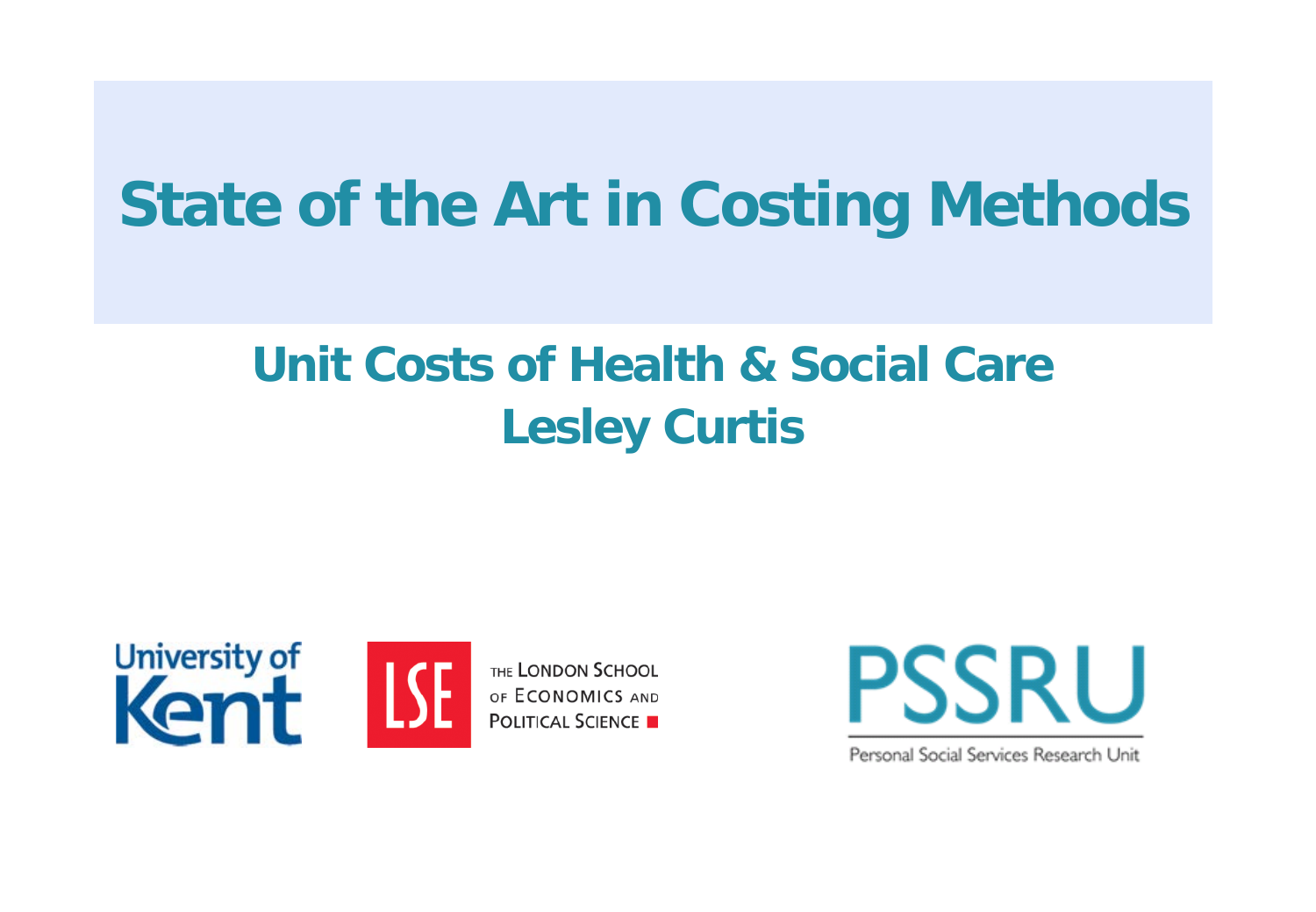



## 1. Aims

- 2. What is included?
- 3. Methods
	- a. Examples of :
		- i) Multi-sources (service level)
		- ii) Care -packages
		- iii) Reference costs
	- b. Back-office
- 4. What is the report used for?
- 5. Future work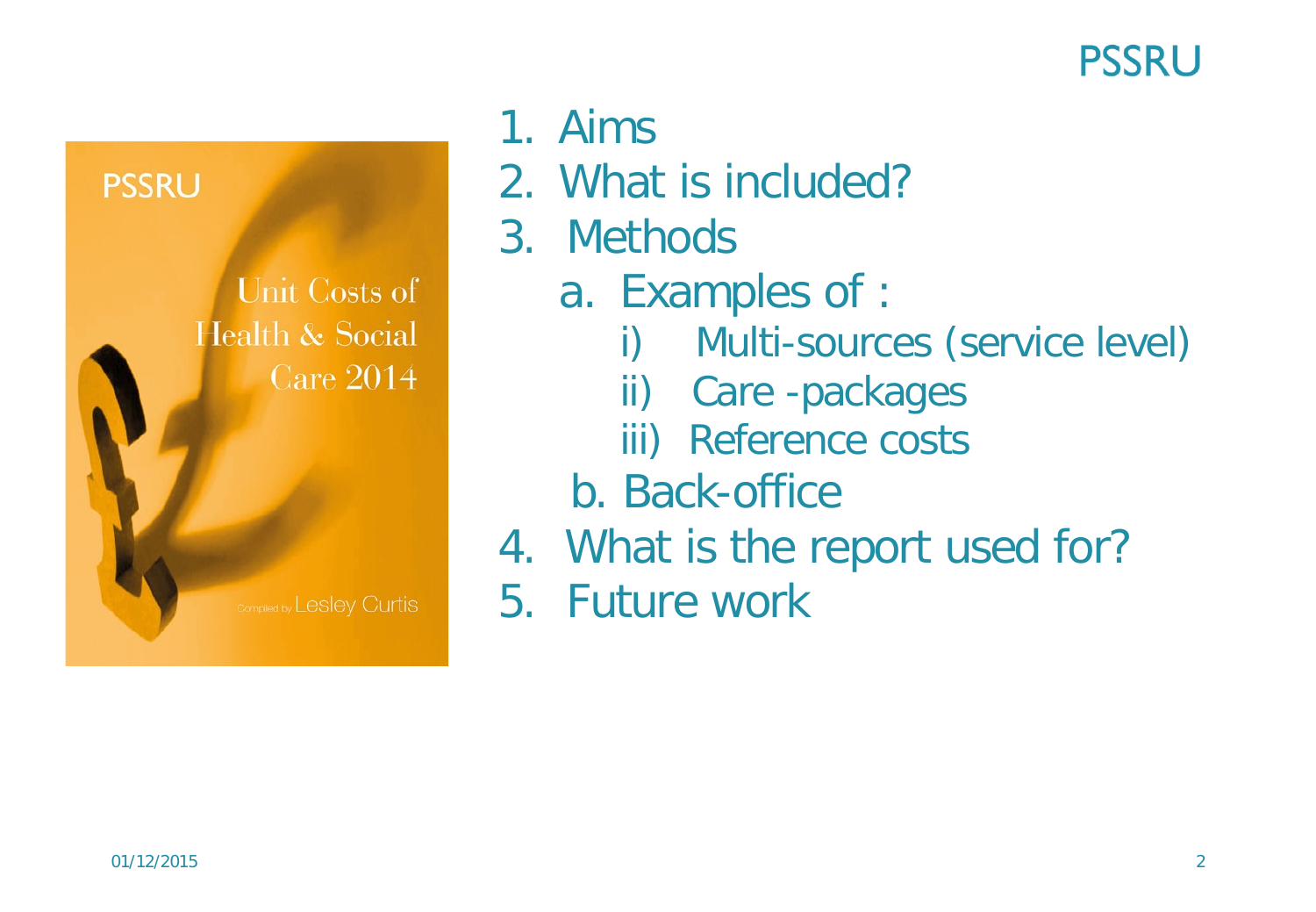# **Aims**

- Commissioned in 1992 by DH to provide unit costs that are :
	- o nationally-applicable (England only) with weighting
	- o Inclusive
	- o Up to date
- To use 'long run marginal opportunity cost' approach
- To produce bottom-up costs where possible which the user can substitute to suit their own circumstances.
- Sources of information are fully referenced.
- $01/12/2015$  3 • Carry out primary research where no information publicly available.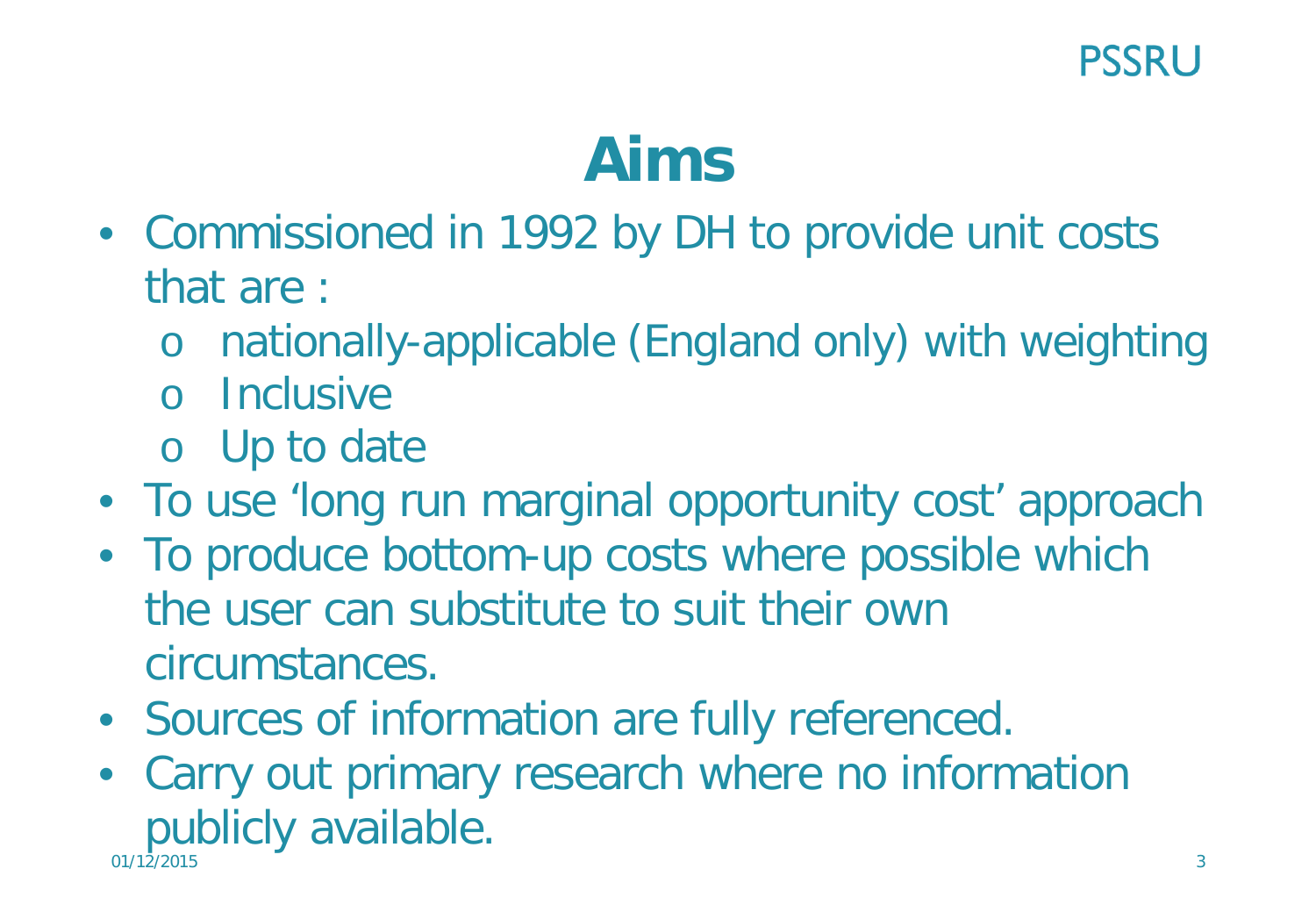# **Example 1: multi-source data**

- Sections 2-4 of our report provide costs at a service level using several sources. Informs patient level costs.
- Salaries, oncosts (employers contribution to superannuation and national insurance), overheads (direct and indirect) plus capital (building and land costs).
- We always provide a unit cost per working hour. When possible we provide cost per patient related hour.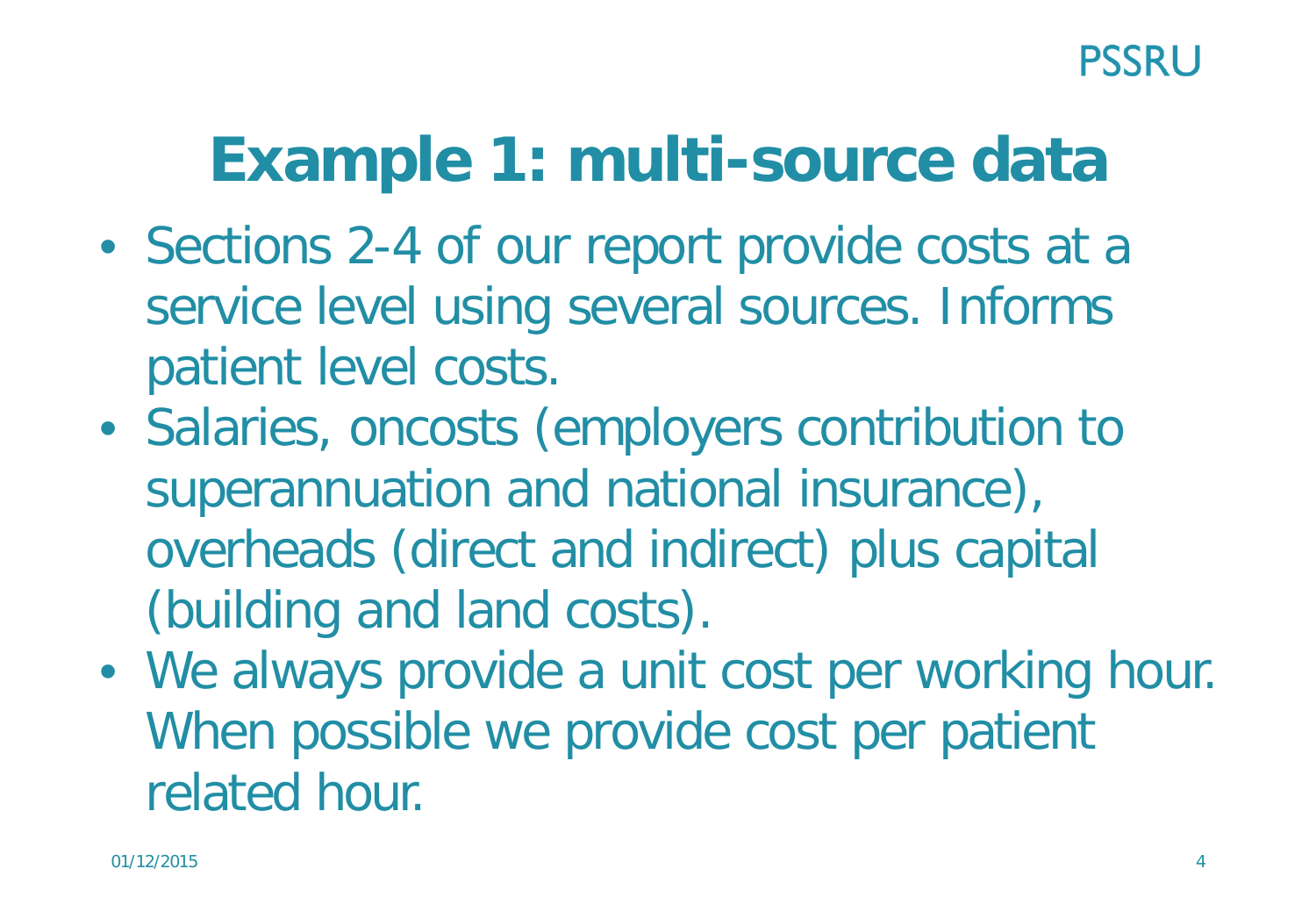## **PSSRU Multi-source data - community nurse**

| <b>Costs and unit</b><br>estimation                         | 2013/2014<br>value | <b>Notes</b>                                                                                                                                                           |
|-------------------------------------------------------------|--------------------|------------------------------------------------------------------------------------------------------------------------------------------------------------------------|
| Wages/salary                                                | £31,943 per year   | Based on the mean FTE basic salary for<br>Agenda for Change Band 6                                                                                                     |
| Salary on-costs                                             | £7,818 per year    | Employer's NI plus 14% of salary for<br>employer's superannuation contrib.                                                                                             |
| Overheads: management,<br>administration & estates<br>staff | £7,677 per year    | Using NHS (England) Summarised<br>Accounts: 19.31% direct care salary costs                                                                                            |
| Overheads: Non-staff                                        | $£16,688$ per year | Using NHS (England) Summarised<br>Accounts: 41.97% direct care salary costs                                                                                            |
| <b>Overheads: Capital</b>                                   | £3,687 per year    | New-build and land for community health<br>facilities, annuitised over 60 years at a<br>discount rate of 3.5%. Add on 'extra'<br>costs (fees, charges, searches etc.). |
|                                                             |                    | $\mathbf b$                                                                                                                                                            |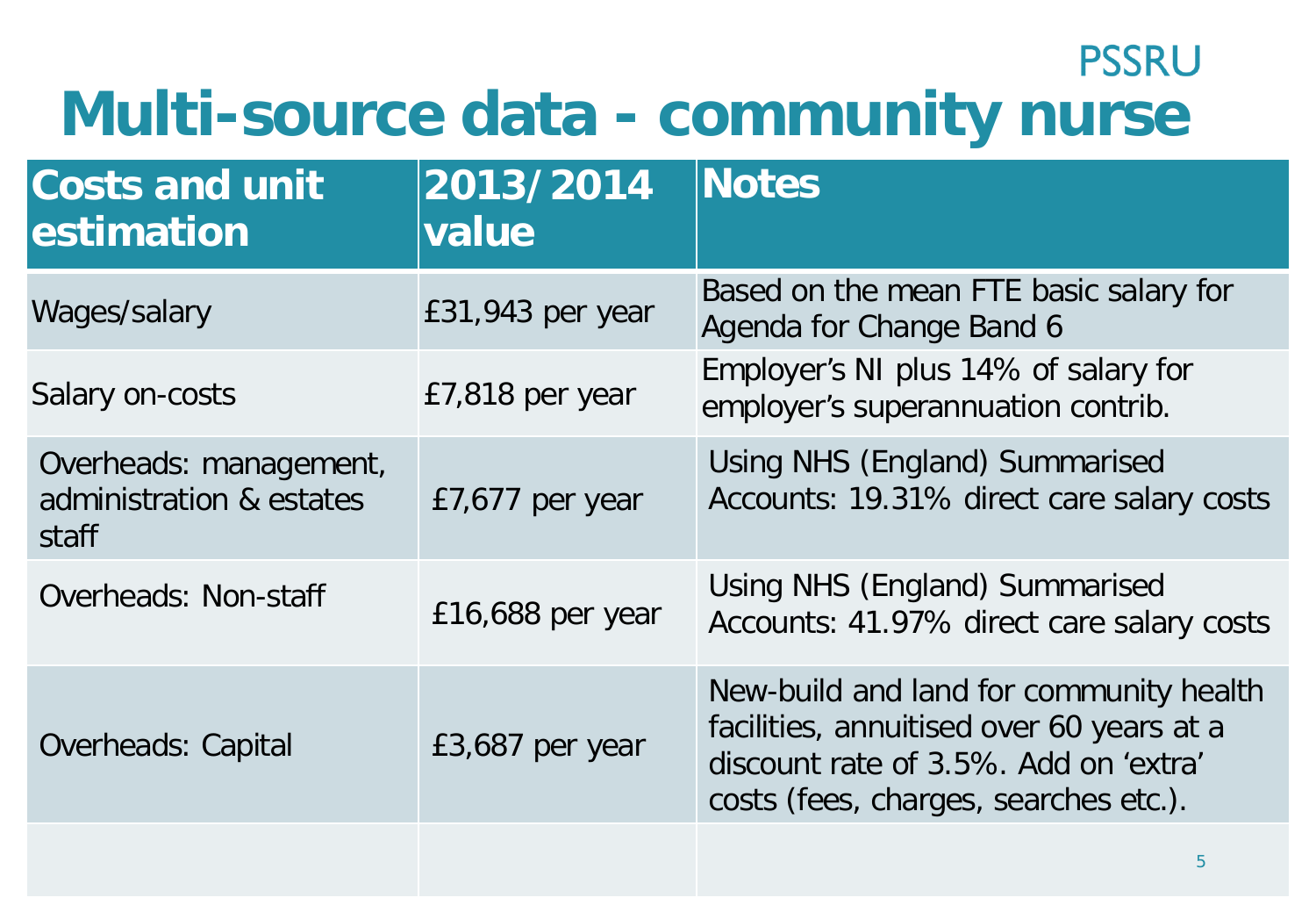| Multi-source data - community nurse:<br>identify activities/unit                    |                   |                                                                                                                                                                                                                         |  |  |  |  |  |  |
|-------------------------------------------------------------------------------------|-------------------|-------------------------------------------------------------------------------------------------------------------------------------------------------------------------------------------------------------------------|--|--|--|--|--|--|
| Costs and unit $2013/2014$<br>estimation                                            | value             | <b>Notes</b>                                                                                                                                                                                                            |  |  |  |  |  |  |
| Working time                                                                        | 42 weeks per year | Unit costs are based on 1,575 hours per<br>year: 210 working days minus sickness<br>37.5 hrs per week absence and training/study days as<br>reported for all NHS staff groups.                                          |  |  |  |  |  |  |
| Ratio of direct to<br>indirect time:                                                |                   |                                                                                                                                                                                                                         |  |  |  |  |  |  |
| Patient-related<br>work<br>(incl. direct care,<br>care planning etc,<br>travelling) | 1:0.33            | Community nurses spend 43% of<br>their time on direct care.<br>Then: 18% on care planning, assessment<br>and coordination; 19% on administrative<br>tasks; 5% on management; 14%<br>travelling; and 1% on other duties. |  |  |  |  |  |  |

**Unit Costs 2013/2014 £43 per hour, £57 per hour of patient-related work**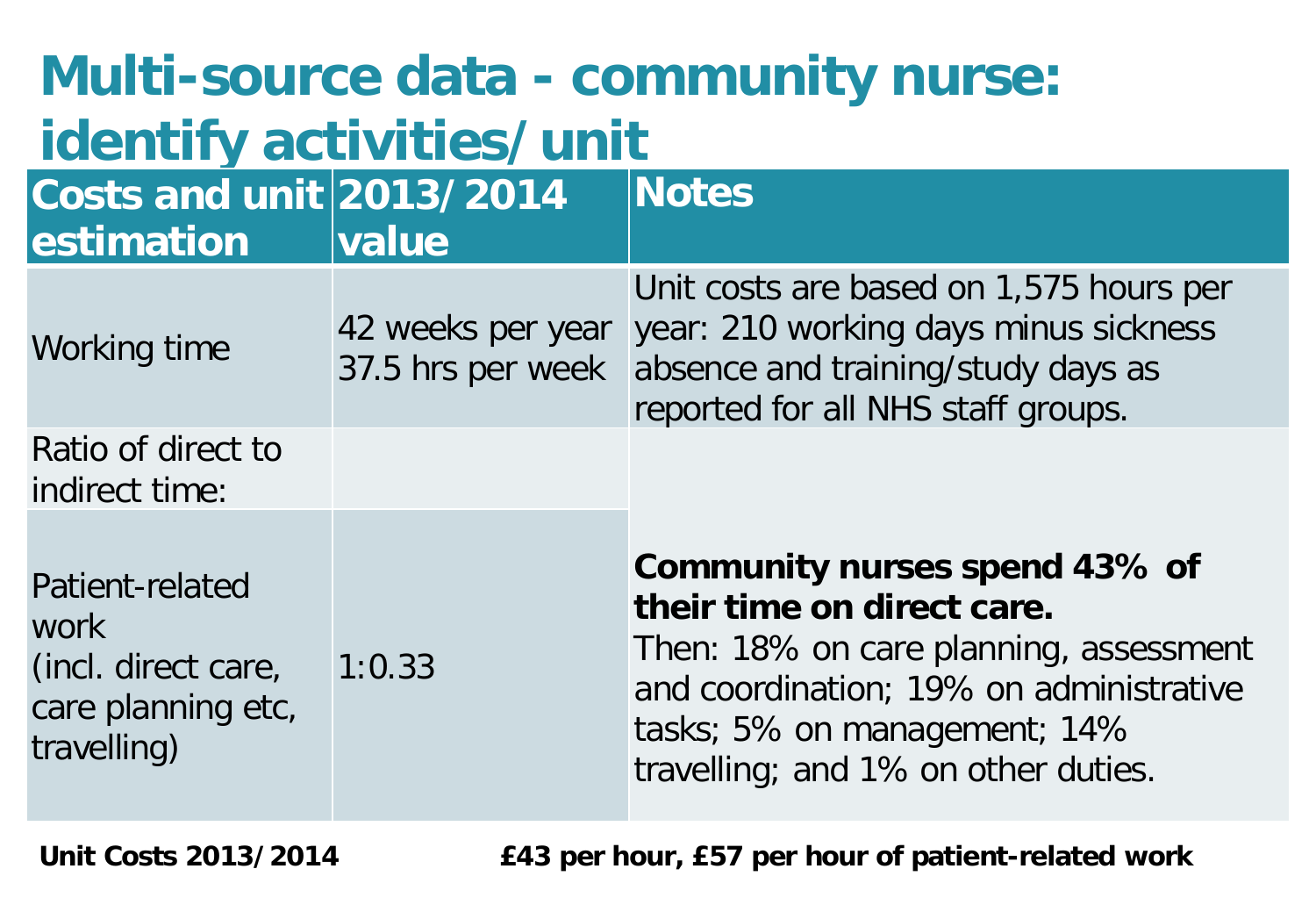

# **Example 2: care packages**

**Mrs E was an 82 year old woman who was married and lived with her husband and another relative in her own home. Mrs E suffered from dementia and needed help with nine activities of daily living.**

| <b>Services</b>              | <b>Average weekly</b><br><b>costs</b> | <b>Level of service</b> | <b>Description</b>                                         |  |  |
|------------------------------|---------------------------------------|-------------------------|------------------------------------------------------------|--|--|
| Social care                  |                                       |                         |                                                            |  |  |
| Home care                    | £1,111                                | 30 hrs per week         | Local authority-organised home care.<br>$(UCR)$ .          |  |  |
| <b>Health care</b>           |                                       |                         |                                                            |  |  |
| Community nurse              | £19                                   | 20 mins                 | One community nurse visit a week. (UCR)                    |  |  |
| <b>GP</b>                    | £11                                   | <b>11.7 mins</b>        | Visits estimated at once every four weeks<br>(UCR)         |  |  |
| Other costs<br>Accommodation | £86                                   |                         | The national average weekly gross rent                     |  |  |
|                              |                                       |                         | (two-bedroom house/social housing<br>sector). (RENTRIGHT). |  |  |
| Living expenses              | £213                                  |                         | Living expenses (Family Expenditure<br>Survey)             |  |  |
| <b>Total Cost</b>            | £1,440                                |                         |                                                            |  |  |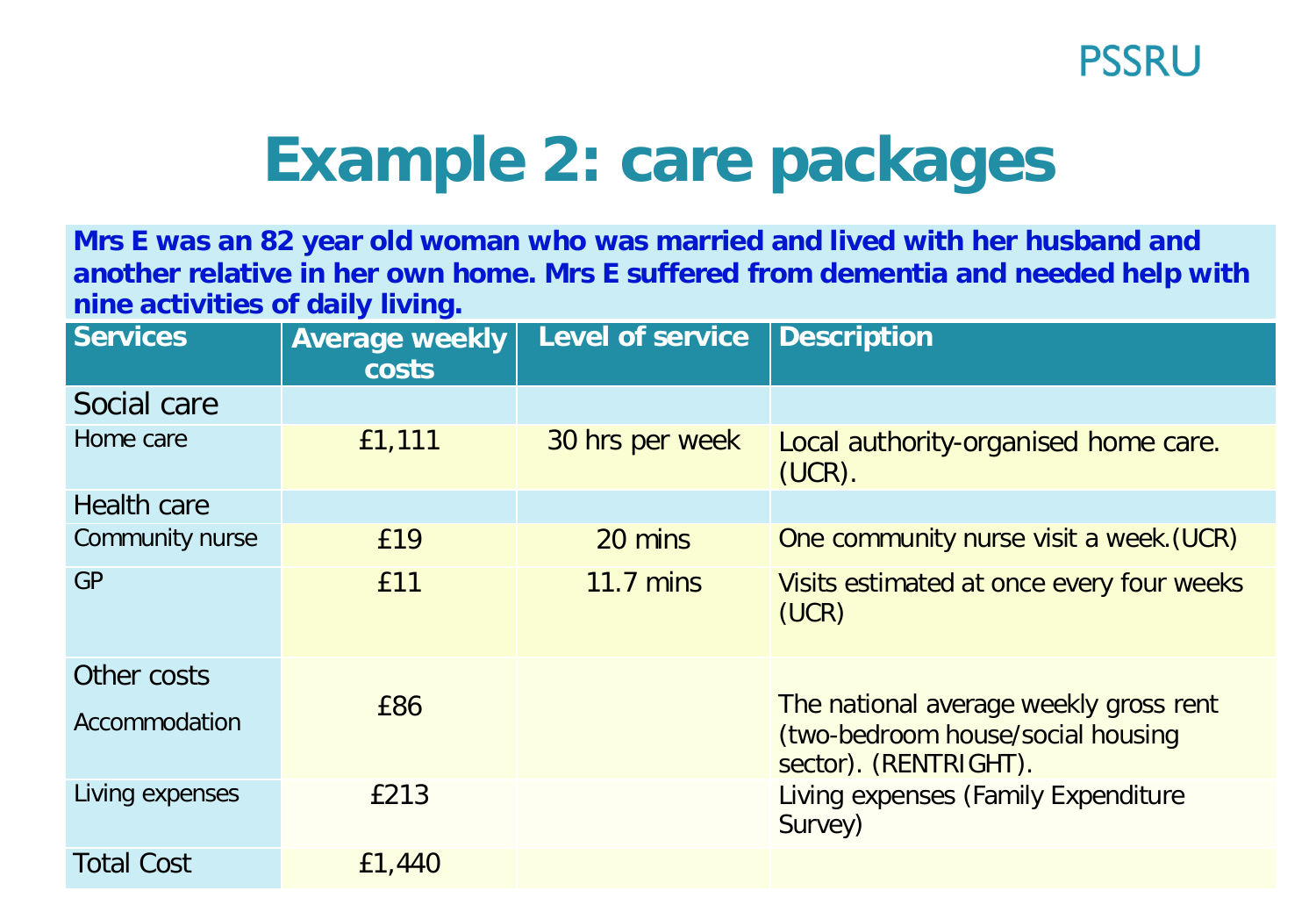## **Example 3: NHS Reference Costs – single source routinely collected data**

- Costs of treatments and procedures delivered to NHS patients from NHS resources. Costs per bedday; outpatient attendance; session etc.).
- Include all costs to the NHS
- Some Trusts apportion overheads across Healthcare Resource Groups and costs are top down.
- More and more Trusts now use patient level costing (PLICS).
- Data used to inform the national tariff.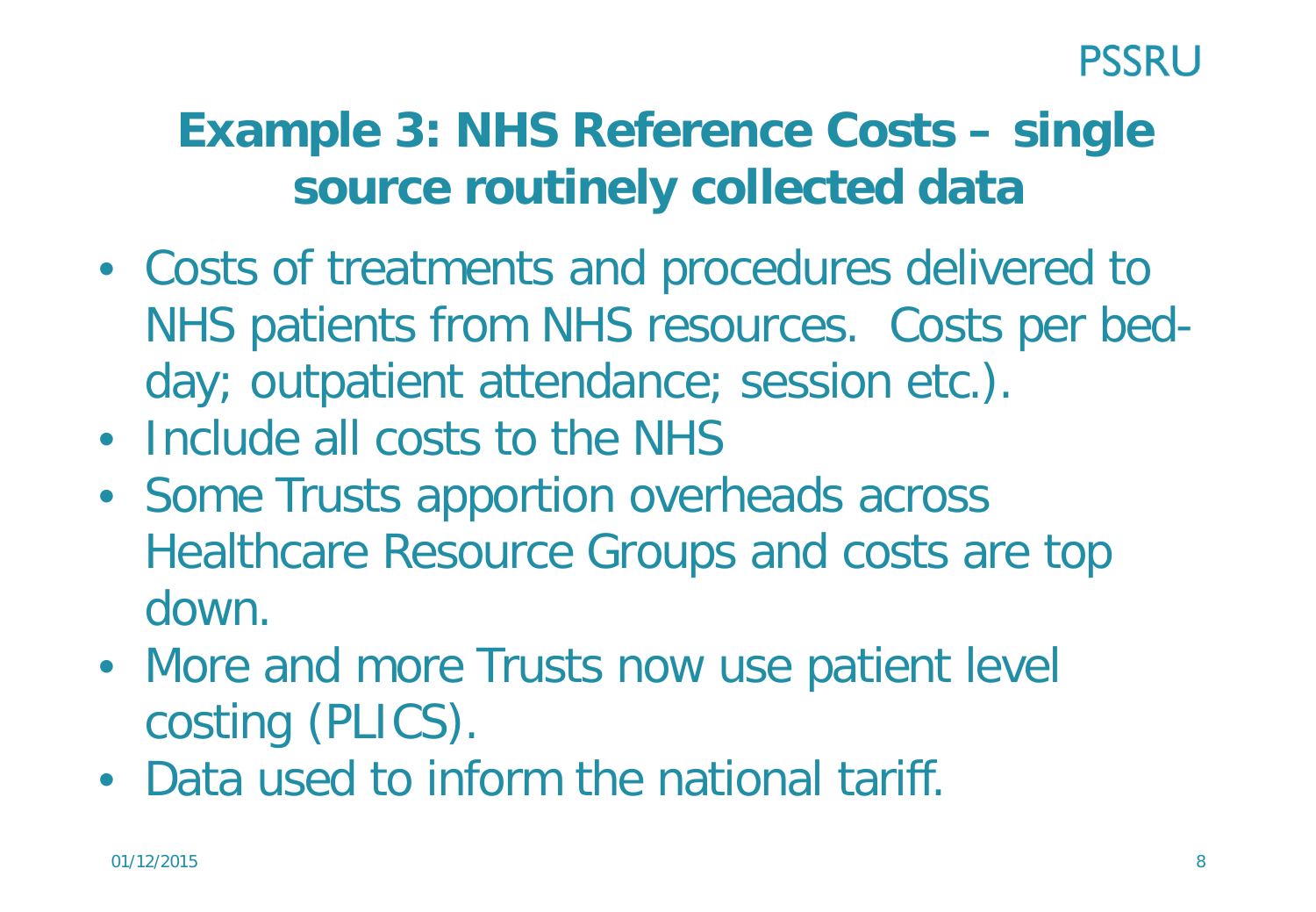

## **Reference Costs**

## In the UCR we often provide an average weighted cost per speciality group

National Schedule of Reference Costs - Year 2012-13 - NHS trusts and NHS foundation trusts Community Health Services - Medical and Dental - Community Paediatrics, face to face

| Currency<br>Code   | <b>Currency Description</b>                    | Attendances | <b>National Average</b><br><b>Unit Cost</b> | <b>Unit Cost</b> | Lower Quartile   Upper Quartile  <br><b>Unit Cost</b> | <b>Data</b><br><b>Submissions</b> |
|--------------------|------------------------------------------------|-------------|---------------------------------------------|------------------|-------------------------------------------------------|-----------------------------------|
|                    |                                                |             |                                             |                  |                                                       |                                   |
| M02FCPH            | <b>Child Public Health</b>                     | 52,609      | 249                                         | 165              | 333                                                   | 17                                |
| MO2FE              | <b>Statutory Work for Education</b>            | 13,210      | 431                                         | 332              | 435                                                   | 24                                |
| M02FO              | <b>Other</b>                                   | 333,301     | 310                                         | 189              | 379                                                   | 84                                |
| MO <sub>2</sub> FS | Safeguarding                                   | 16,187      | 294                                         | 72               | 396                                                   | 24                                |
| MO2FSS             | <b>Statutory Work for Social Services</b>      | 10,867      | 466                                         | 137              | 608                                                   | 24                                |
|                    | <b>Total attendances</b>                       | 426,174     |                                             |                  |                                                       |                                   |
|                    | Costs weighted by the number of<br>attendances |             | 310                                         | 185              | 382                                                   |                                   |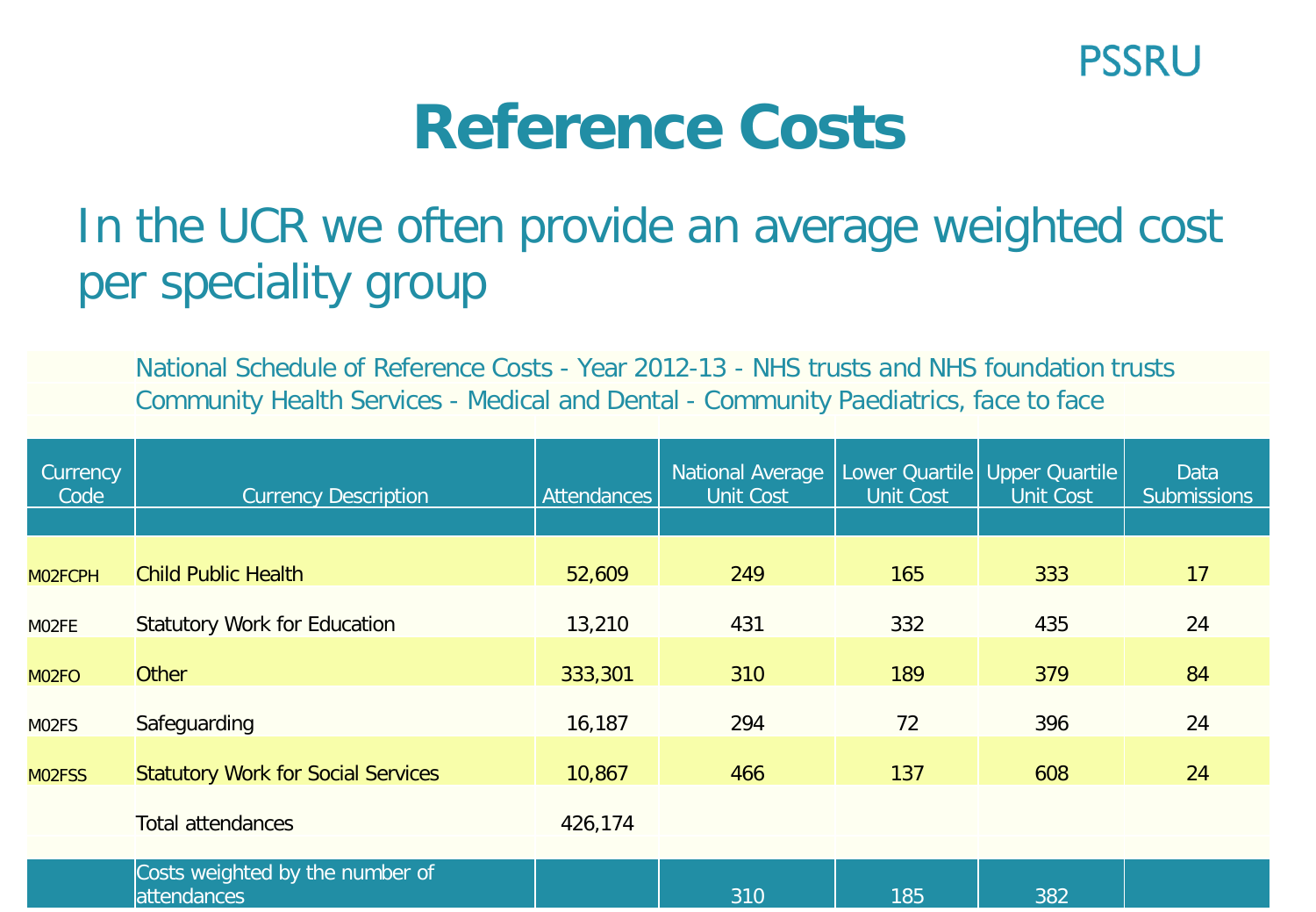#### **PSSRU**

# **Back-office methods**

- Staffing
- External validation from a working group
- Keeping info. up to date review literature/feedback from users/secondary sources/specialist departments eg. Centre for Child and Family Research.
- Information updated using inflators if no recent sources available.
- Stored on multi-linked spreadsheet/info. transferred to workbooks for printing.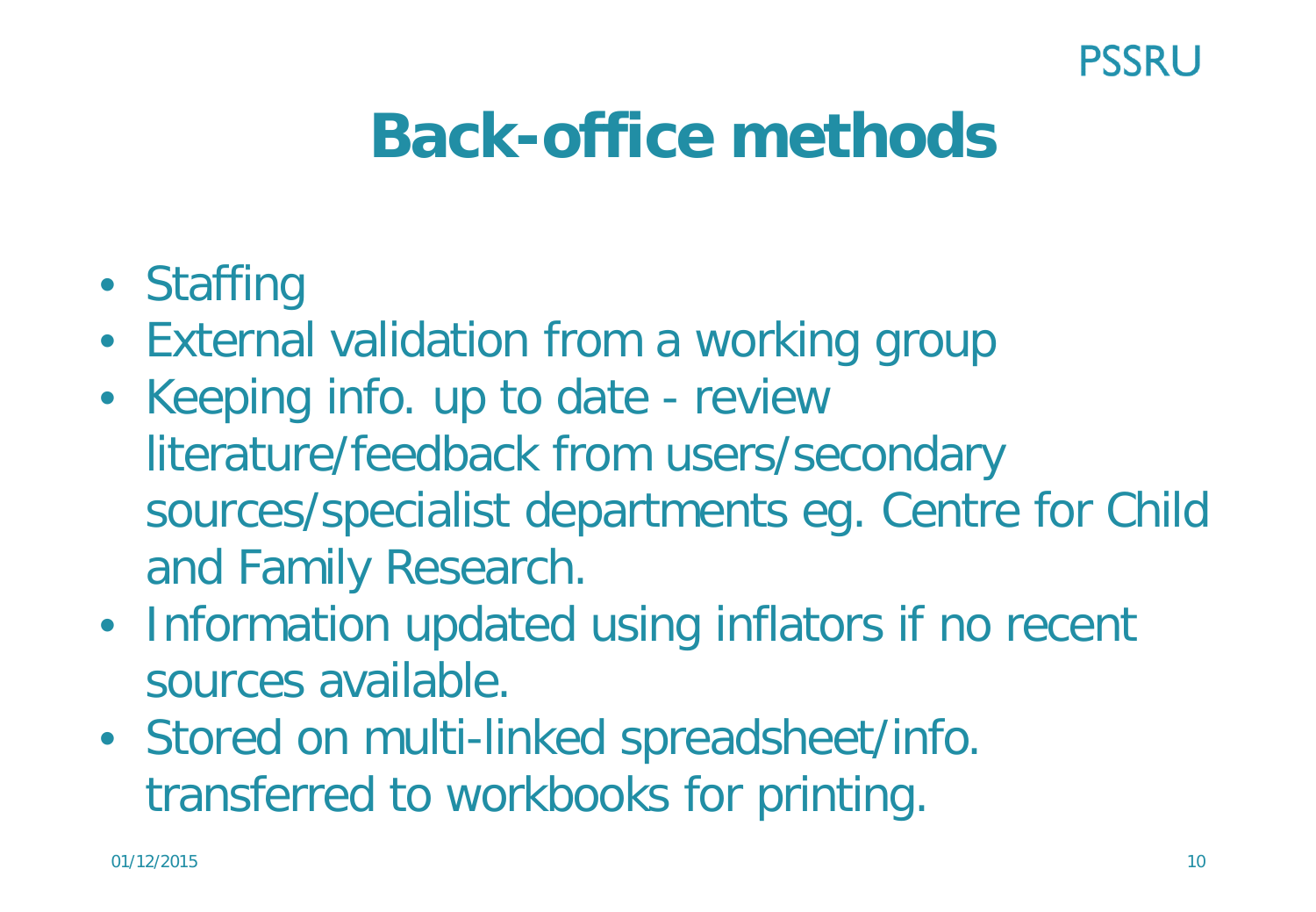# **The uses the Unit Costs report**

### **Many uses – separate sections downloaded nearly 32,000 with 19,000 full report downloads.**

Used :

- To inform policy/impact assessments/spending reviews.
- Benchmark prices when purchasing services/fixing personal budgets.
- For economic evaluations cost effectiveness studies
- (Cited in 68% of English economic evaluations).
- When researching disease profiles/BigData identifying costly patients for public health interventions and most cost effective treatment.